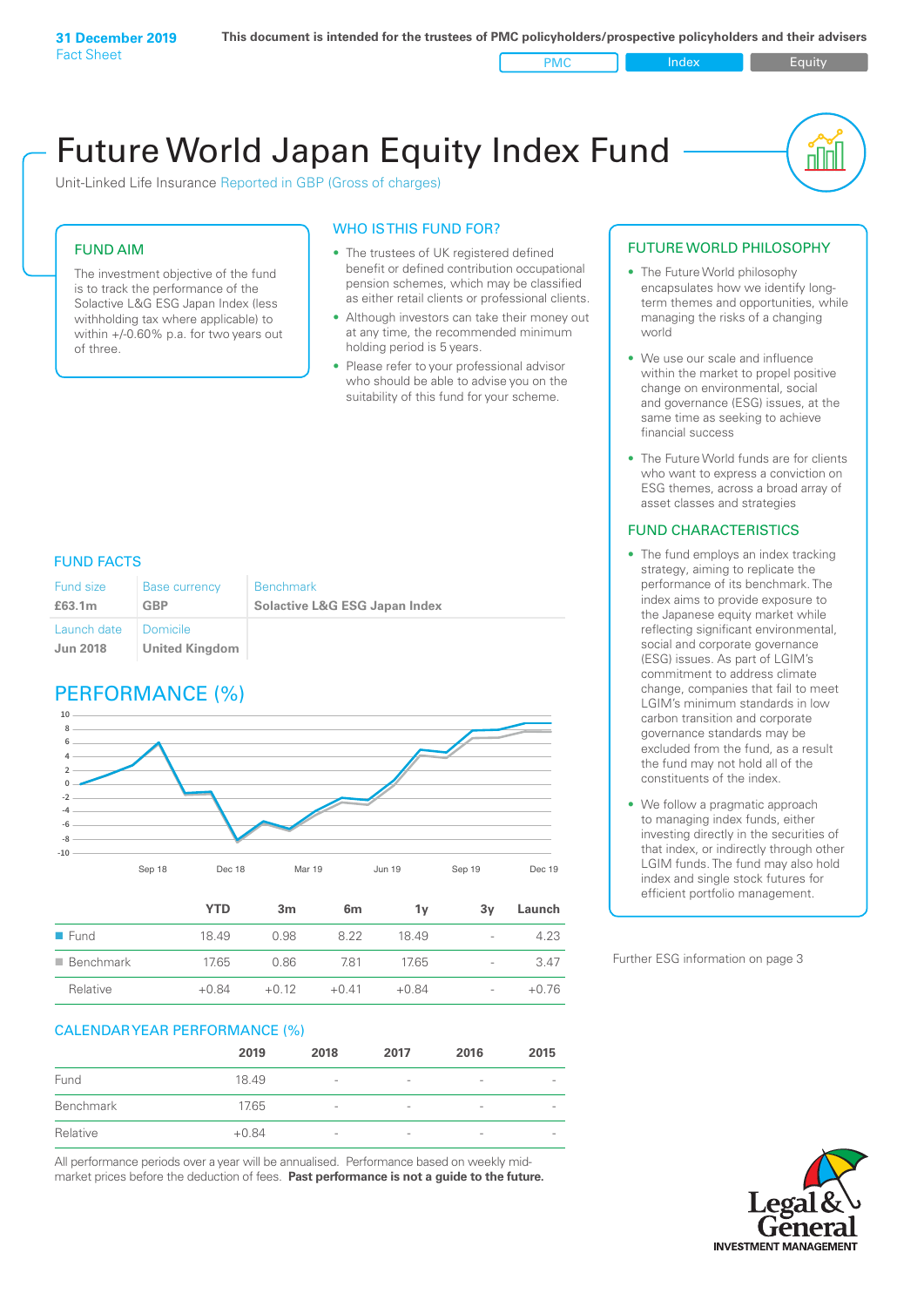### PORTFOLIO BREAKDOWN

All data source LGIM unless otherwise stated. Totals may not sum due to rounding. In order to minimise transaction costs, the Fund will not always own all the assets that constitute the index and on occasion it will own assets that are not in the index.



#### SECTOR (%)

| Consumer Cyclical           | 27 3           |
|-----------------------------|----------------|
| Consumer Non-cyclical       | 21.4           |
| $\blacksquare$ Industrials  | 178            |
| ■ Communications & Tech     | 135            |
| <b>Banks (Equity)</b>       | 61             |
| ■ Insurance (Equity)        | 41             |
| $\blacksquare$ Property     | 36             |
| Commodities                 | 2.7            |
| Financial Services (Equity) | 25             |
| $\Box$ Other                | 1 <sub>0</sub> |
|                             |                |

#### COUNTRY (%)

Japan 100.0

| $\blacksquare$ Large     | 84.2 |
|--------------------------|------|
| $\blacksquare$ Mid       | 147  |
| $\blacksquare$ Small     | 11   |
| $\blacksquare$ Undefined | O 1  |
|                          |      |

■ Top 10 holdings 23.4% Rest of portfolio 76.6% No. of holdings in fund 313 No. of holdings in index 331

#### MARKET CAPITALISATION (%) TOP 10 HOLDINGS (%)

| Sony Corp                    | 45  |
|------------------------------|-----|
| <b>Toyota Motor Corp</b>     | 41  |
| Takeda Pharmaceutical Co Ltd | 27  |
| Recruit Holdings Co Ltd      | 2.1 |
| Hitachi I td                 | 2 O |
| Nippon Telegraph & Telephone | 17  |
| Shiseido Coltd               | 17  |
| Astellas Pharma Inc          | 16  |
| KDDI Corp                    | 16  |
| Honda Motor Coltd            | 15  |
|                              |     |



The Index Fund Management team comprises 25 fund managers, supported by two analysts. Management oversight is provided by the Global Head of Index Funds. The team has average industry experience of 15 years, of which seven years has been at LGIM, and is focused on achieving the equally important objectives of close tracking and maximising returns.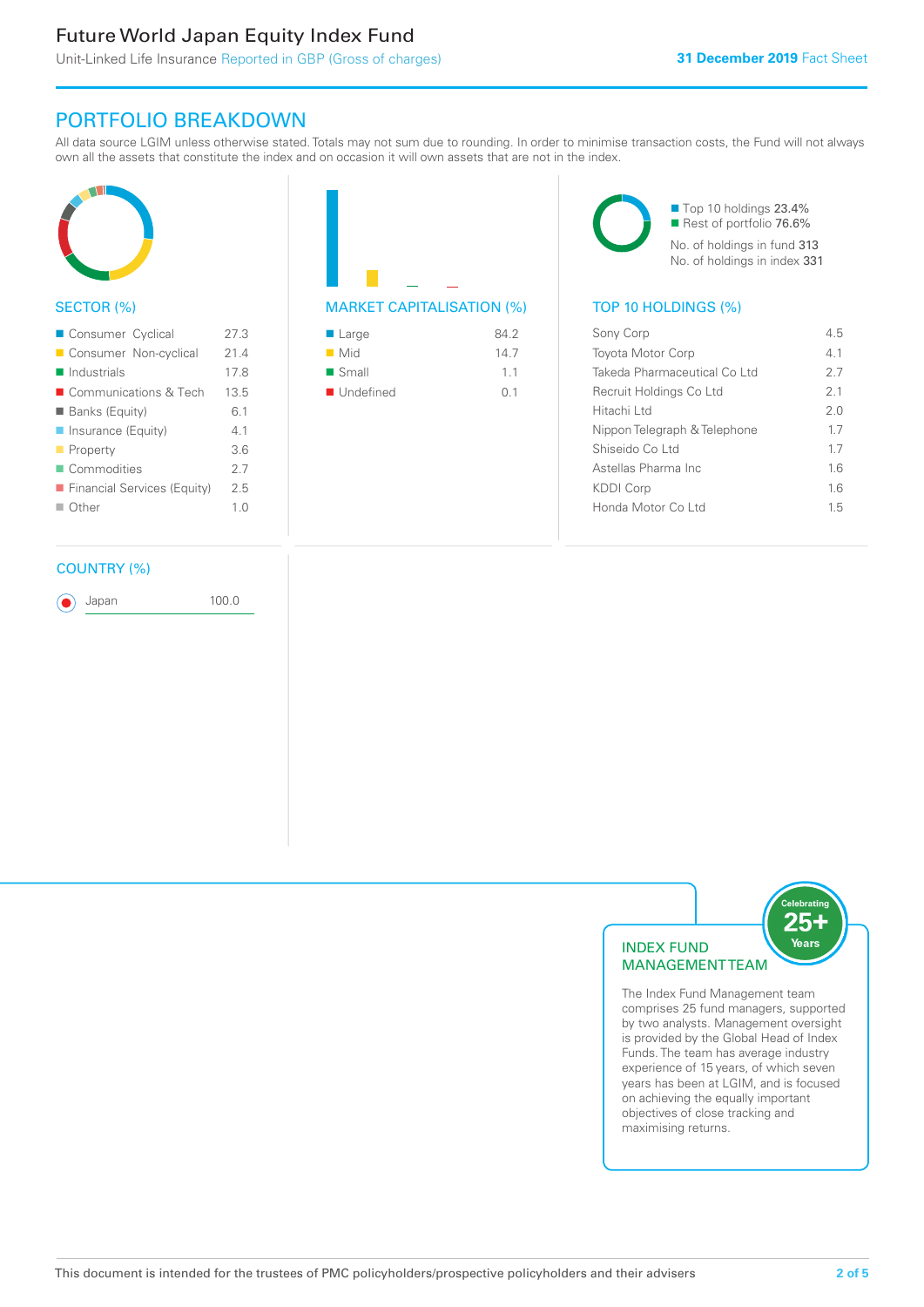**41**

ESG score of index

Unit-Linked Life Insurance Reported in GBP (Gross of charges)

## ESG COMMITMENT

**/100 /100**

From diesel emissions to oil spills, there have been many tangible examples in recent years of how failures in the way companies are run can have a harmful impact on the environment, society and investor returns. We believe responsible investing can mitigate the risk of such outcomes and has the potential to improve returns through the integration of environmental, social and governance (ESG) considerations, active ownership and longterm thematic analysis.

#### ESG SCORE

We score companies based on environmental, social and governance factors. We use these scores to design ESG-aware tilted indices which invest more in those companies with higher scores and less in those which score lower, while retaining the investment profile of a mainstream index. The ESG Score is aligned to our engagement and voting activities. As a result, this portfolio has an aggregate ESG Score of **47** versus a mainstream index of **41.**

In the fund, we invested more in **119 companies with higher scores** and less in **222 companies with lower scores.**

#### ENVIRONMENTAL PERFORMANCE

Carbon dioxide (CO2) is the most significant contributor to greenhouse gas emissions which are driving climate change. Compared to a fund tracking the unadjusted benchmark, the fund will have a different exposure to current and future sources of carbon dioxide emissions.



**47**

ESG score of fund

**41%** Lower carbon reserves intensity than the unadjusted benchmark



**Equivalent to 610 barrels of oil**

#### CARBON RESERVES

Carbon reserves are fossil fuels (coal, oil and gas) which, if burnt, will become the carbon emissions of the future. To meet global climate change targets, the unabated use of fossil fuels is expected to decline over time.

The figures below are a measure of the size of carbon reserves held by the fund's underlying companies.

| 377  | 636         |
|------|-------------|
| Fund | <b>Bend</b> |

#### **Benchmark** Tonnes of CO<sub>2</sub>e<sup>i</sup> per \$1 million **of market capitalisation**

The fund has 41% lower carbon reserves intensity<sup>ii</sup> compared to a fund tracking the unadjusted benchmark.

The difference in carbon reserves intensity means that for every \$1 million invested in the fund, the exposure to fossil fuels through the underlying companies is reduced by an amount equivalent to **610**  barrels of oil<sup>iii</sup>, compared to having invested in the unadjusted benchmark.



**44%** Lower carbon emissions intensity than the unadjusted benchmark

### CARBON EMISSIONS

Following the global Paris Agreement on climate change, companies in all sectors are expected to reduce their emissions to prepare and adapt for a low-carbon economy.

| 62   | 111              |
|------|------------------|
| Fund | <b>Benchmark</b> |

Tonnes of CO<sub>2</sub>e per \$1 million **of sales**

The fund has **44%** lower carbon emissions intensity compared to a fund tracking the unadjusted benchmark. Carbon emissions intensity describes the relationship between the carbon emissions of a company and its sales<sup>iv</sup>.

The difference in carbon emissions intensity means that the fund has selected companies where, for the same level of sales, the associated emissions<sup>v</sup> are lower by **44%** compared to a fund tracking the unadjusted benchmark<sup>vi</sup>.

For further information please go to www.lgim.com/esginfo Ø

**The proxy benchmark for this fund is Solactive L&G Japan Index.**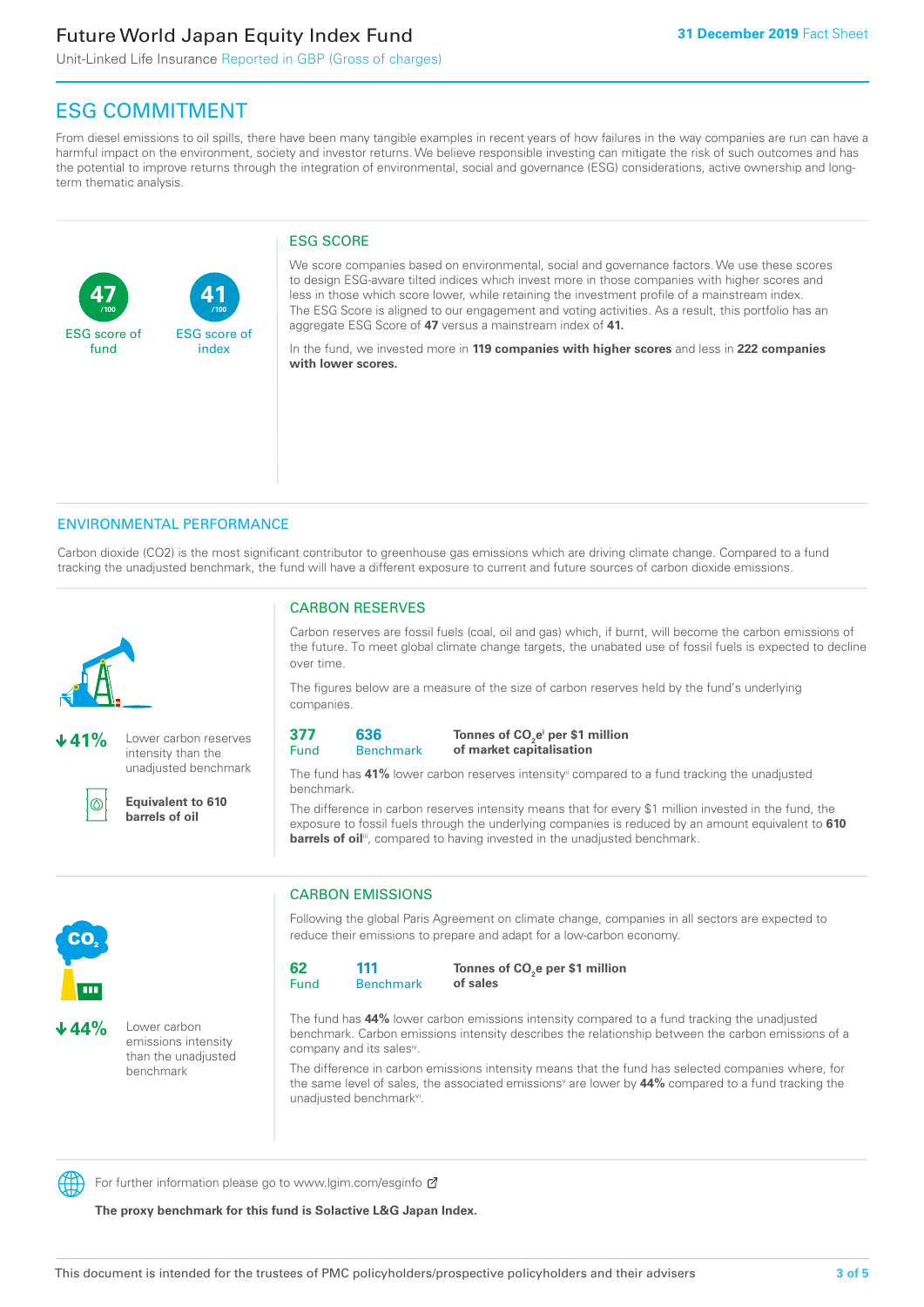Unit-Linked Life Insurance Reported in GBP (Gross of charges)

#### **NOTES**

 $^\mathrm{i}$  Carbon dioxide equivalent (CO<sub>2</sub>e) is a standard unit to compare the emissions of different greenhouse gases.

<sup>ii</sup> The carbon reserves intensity of a company captures the relationship between the carbon reserves the company owns and its market capitalisation. The carbon reserves intensity of the overall fund reflects the relative weights of the different companies in the fund.

iii We consider one barrel of oil equivalent to 0.425 tonnes of CO<sub>2</sub>e, based on International Energy Agency and Intergovernmental Panel on Climate Change guidelines.

#### iv The choice of this metric follows best practice recommendations from the **Task Force on Climate-related Financial Disclosures**.

v Data on carbon emissions from a company's operations and purchased energy is used.

vi This measure is the result of differences in weights of companies between the index and the benchmark, and does not depend on the amount invested in the fund. It describes the relative 'carbon efficiency' of different companies in the index (i.e. how much carbon was emitted per unit of sales), not the contribution of an individual investor in financing carbon emissions.

**HSBC:** Source: HSBC Bank Plc. ("HSBC") – HSBC Climate Solutions Database. All rights in the HSBC Climate Solutions Database and data content therein are vested in HSBC. Neither HSBC, nor its affiliates accept any liability for the accuracy or completeness of the HSBC Climate Solutions Database. No further distribution of HSBC data is permitted without HSBC's express written consent.

**Trucost:** Source: S&P Trucost Limited © Trucost 2019. All rights in the Trucost Data and Reports vest in Trucost and/or its licensors. Neither Trucost, nor its affiliates, nor its licensors accept any liability for any errors, omissions or interruptions in the Trucost Data and/or Reports. No further distribution of the Data and/or Reports is permitted without Trucost's express written consent.

**Sustainalytics:** Part of this publication may contain Sustainalytics proprietary information that may not be reproduced, used, disseminated, modified nor published in any manner without the express written consent of Sustainalytics. Nothing contained in this publication shall be construed as to make a representation or warranty, express or implied, regarding the advisability to invest in or include companies in investable universes and/or portfolios. The information is provided "as is" and, therefore Sustainalytics assumes no responsibility for errors or omissions. Sustainalytics cannot be held liable for damage arising from the use of this publication or information contained herein in any manner whatsoever.

The calculations above rely on third party data provided at a point in time that may not cover the entirety of the fund's investments or the fund's benchmark (against which the fund's performance is measured). As a result, what we may report may change as third party data changes and may also differ from other third party calculations.

**Refinitiv:** Source: Refinitiv ESG